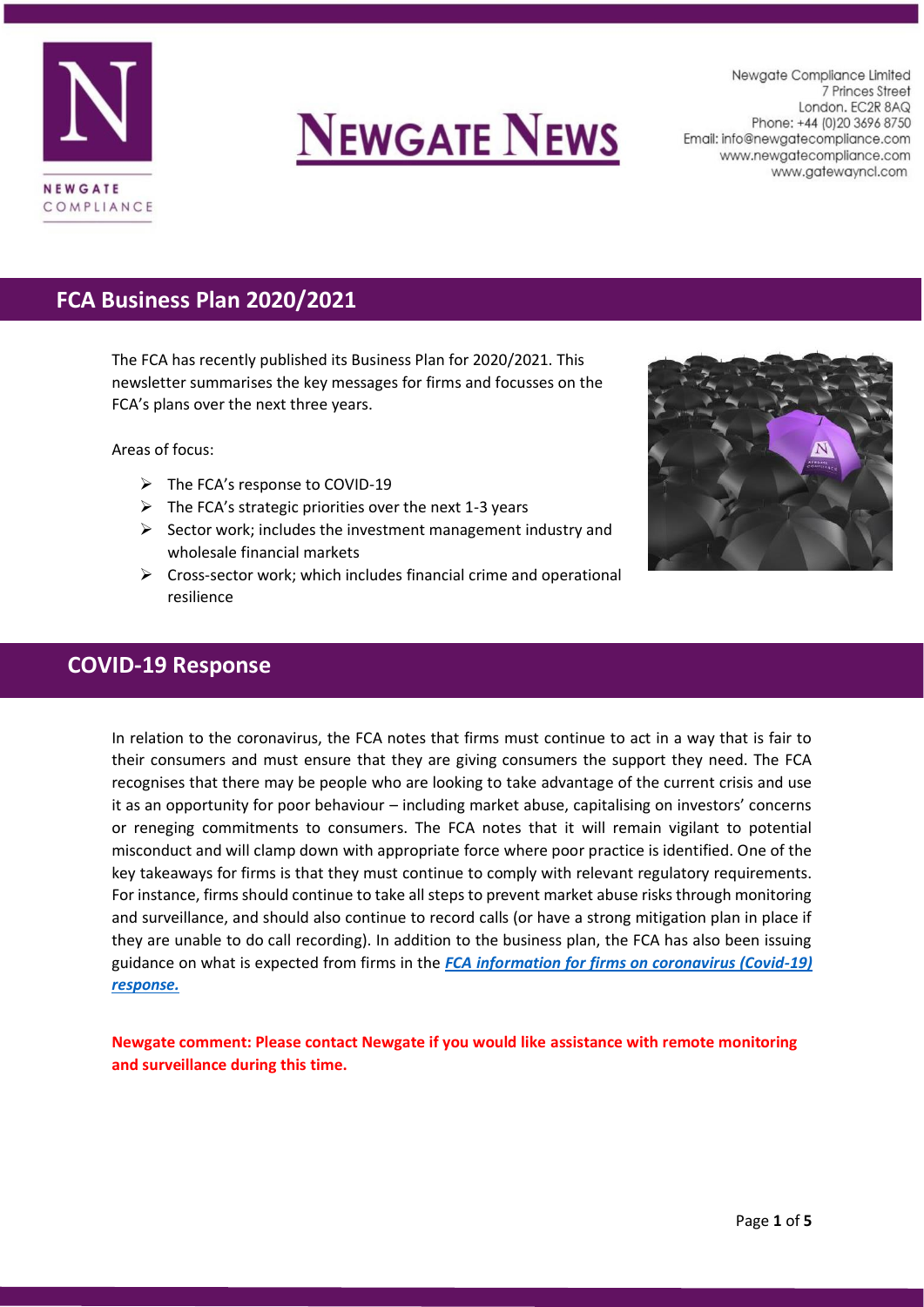



# **Strategic priorities over the next 1-3 years**

In addition to the work around COVID-19, the FCA has also set out five medium-term outcomes which it hopes to achieve over the next 1-3 years.

For the purpose of focussing on areas which affect our clients, the following points should be noted:

#### **1. Enabling effective consumer investment decisions**

- $\triangleright$  The FCA identifies a significant risk of harm to consumers in the retail investments and pensions markets. The FCA states in its business plan that consumers in these markets are often exposed to high levels of volatility which can lead to huge losses for them.
- $\triangleright$  The FCA recognises that some consumers are exposed to more investment risk than they expected or can absorb, and that some high-risk investment products are disguised in investment wrappers. The FCA want to ensure that products are designed to meet consumer needs, and that distributors market them in a fair and not misleading way.
- $\triangleright$  The FCA also wants to ensure that firms have governance of individuals in their distribution chains so the regulatory system can better tackle the misconduct which takes place in this market.

**Newgate comment: The above evidences the FCA's continued focus on how firms are meeting their Product Governance obligations particularly in respect of assessing the target market for products, choosing appropriate distribution channels and ongoing monitoring. Please contact Newgate for a review of your Product Governance framework.** 

#### **2. Ensuring consumer credit markets work well**

The FCA makes reference to the economic impact of COVID-19 and recognises that the current crisis may lead to an increased dependence on the credit market. The FCA aims to make consumer markets work well by ensuring consumers are able to find products that meet their needs and are given clear information which allows them to understand what products are available to them. The FCA recognises that during this crisis, vulnerable consumers, which may include those who are struggling financially, may be more inclined to choose products that come at a high cost. Firms should not seek to capitalise on heavily indebted consumers by imposing high fees.

**Newgate comment: The FCA has been consulting on Guidance for firms on the fair treatment of vulnerable customers in order to provide regulatory clarity for firms involved in the supply of products or services to retail customers who are actually, or are potentially, vulnerable. Please contact Newgate if your policies and procedures require update around this topic.**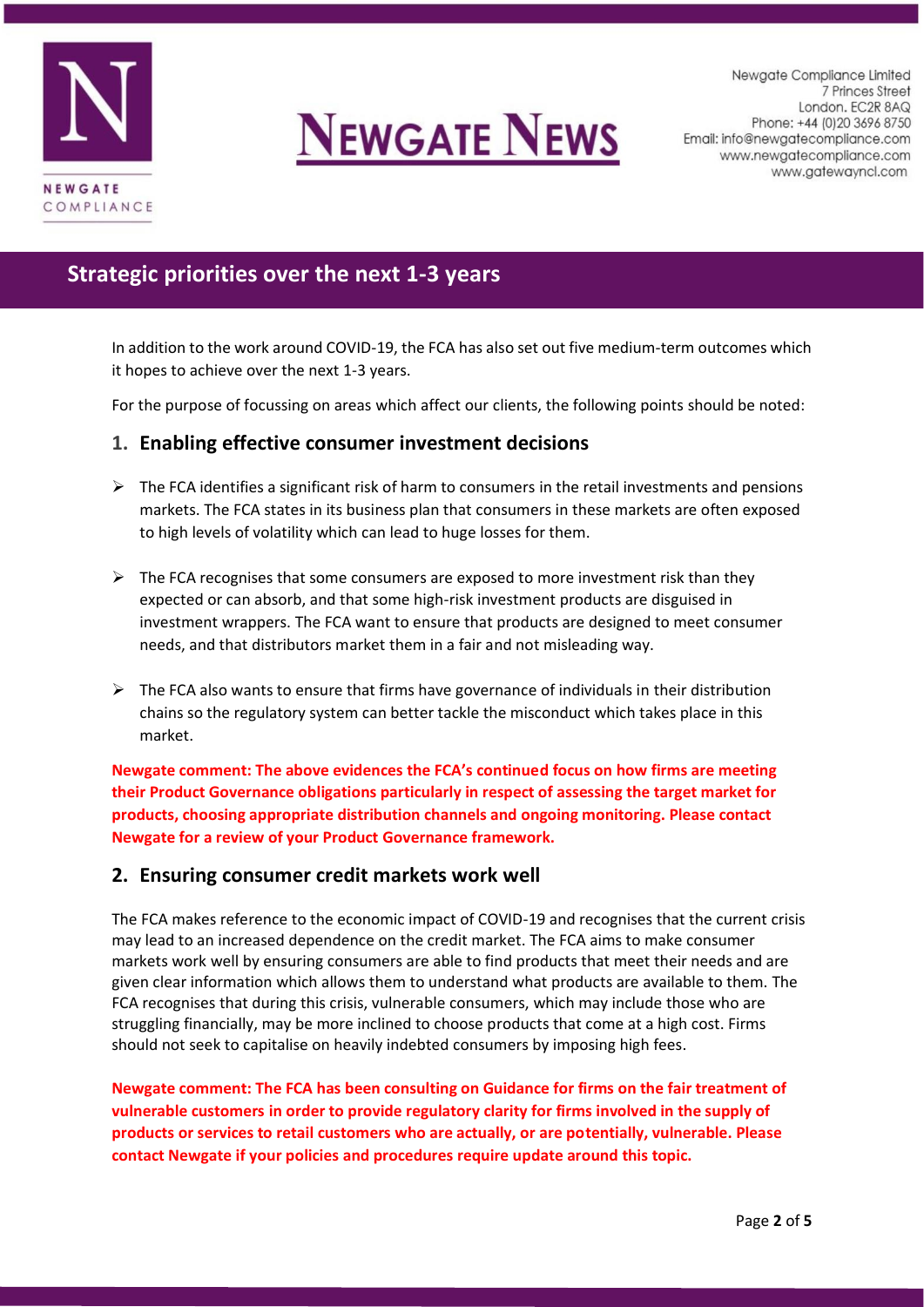



# **3. Delivering fair value in a digital age**

The FCA has found that firms have failed to deliver fair value to consumers, some of whom pay a loyalty penalty. The FCA wants to use digital innovation to be able to scrutinise firms' pricing strategies and algorithms to ensure that all consumers are treated fairly.

# **4. Transforming how the FCA works and regulates**

The FCA has indicated that it wants to be able to make faster and more effective decisions. As the regulatory landscape becomes more complex and the number of regulated firms increases, the FCA wants to invest in itself and develop its capabilities. It aims to update its current process on how it deals with information received from firms and intends to invest in its systems and processes. The FCA acknowledges that more effective use of information and intelligence will allow harmful activity to be more quickly identified and removed.

**Newgate comment: We have seen a greater degree of intrusion from the FCA where they have used intelligence from their supervisory activities as a means to contact firms with 'Section 165' information requests. Please get in touch with Newgate if you receive one of these.**

# **Sector work**

# **Wholesale Financial Markets – The FCA will:**

- $\triangleright$  Focus on an orderly transition from Libor by the end of 2021.
- $\triangleright$  Ensure that financial markets are clean so that it is more difficult to commit market abuse and financial crime.
- $\triangleright$  Ensure that markets deliver a good range of value, high-quality products and services to market participants. The FCA published a Call for Input 9 March, to better understand how market participants are using market data and advanced analytics.
- $\triangleright$  Seek to improve market effectiveness and ensuring that markets meet users' needs. This will be done through enhancing governance and accountability through SM&CR. The FCA has also carried out a review of remuneration practices in in the wholesale broker sector, and expects to introduce a more risk-sensitive prudential regime for investment firms in 2021.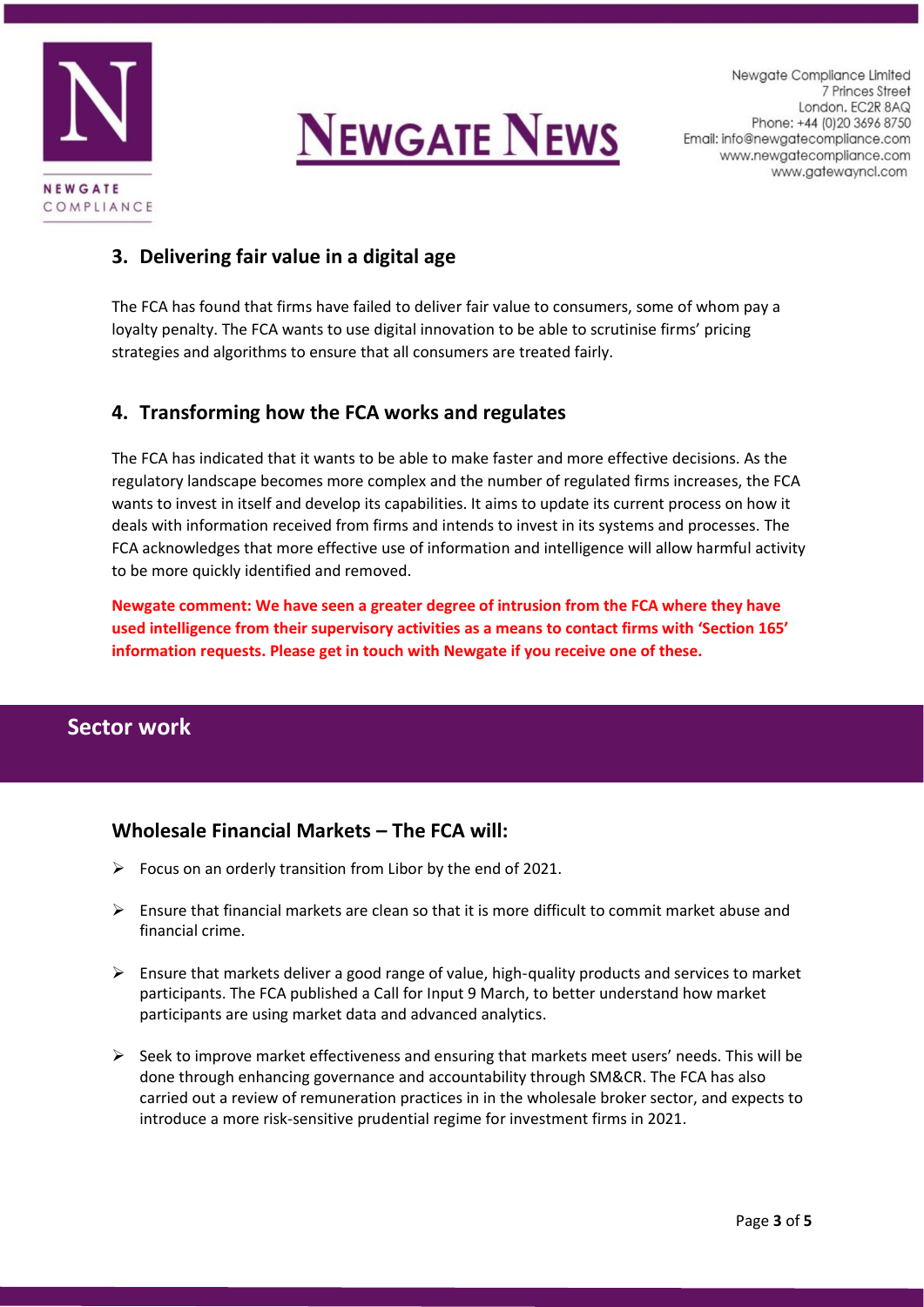



#### **Investment Management – The FCA will:**

- $\triangleright$  Ensure that investors get high-quality, fair value, products and services.
- $\triangleright$  Continue to assess the impact of remedies from the FCA's Asset Management Market Study 2017.
- $\triangleright$  Continue to prioritise effective governance and expect firms to implement the SM&CR to help deliver this.
- ➢ Continue to assess asset managers' exposure to LIBOR risk and want to ensure and will monitor how firms implement these plans.

**Newgate Comment: We have seen a recent rise in the use of 'Dear CEO Letters' from the FCA where they are proactively contacting firms depending on their sector to inform them of their supervisory focus. Please contact Newgate to discuss these letters and if you have not already done so consider setting a Senior Management attestation on GATEway for these communications.** 

# **Cross-sector work**

#### **Operational Resilience**

 $\triangleright$  The FCA will be publishing final rules after the consultation period ends on 1 October 2020.

**Newgate comment: The recent COVID-19 pandemic has given firms the opportunity to demonstrate contingency plans are in place to deal with major events. Newgate is monitoring the current FCA consultation on Operation Resilience to assess the key points for clients. If you require any assistance around reviewing your firm's business continuity plan or financial resilience then please contact your Newgate Consultant.** 

# **In relation to reducing Financial Crime, the FCA will:**

- $\triangleright$  Continue to take enforcement action where serious breaches are found, particularly where there is a high risk of money laundering;
- $\triangleright$  Ensure that firms have effective systems and controls in place to detect, disrupt and reduce the risk of financial crime.